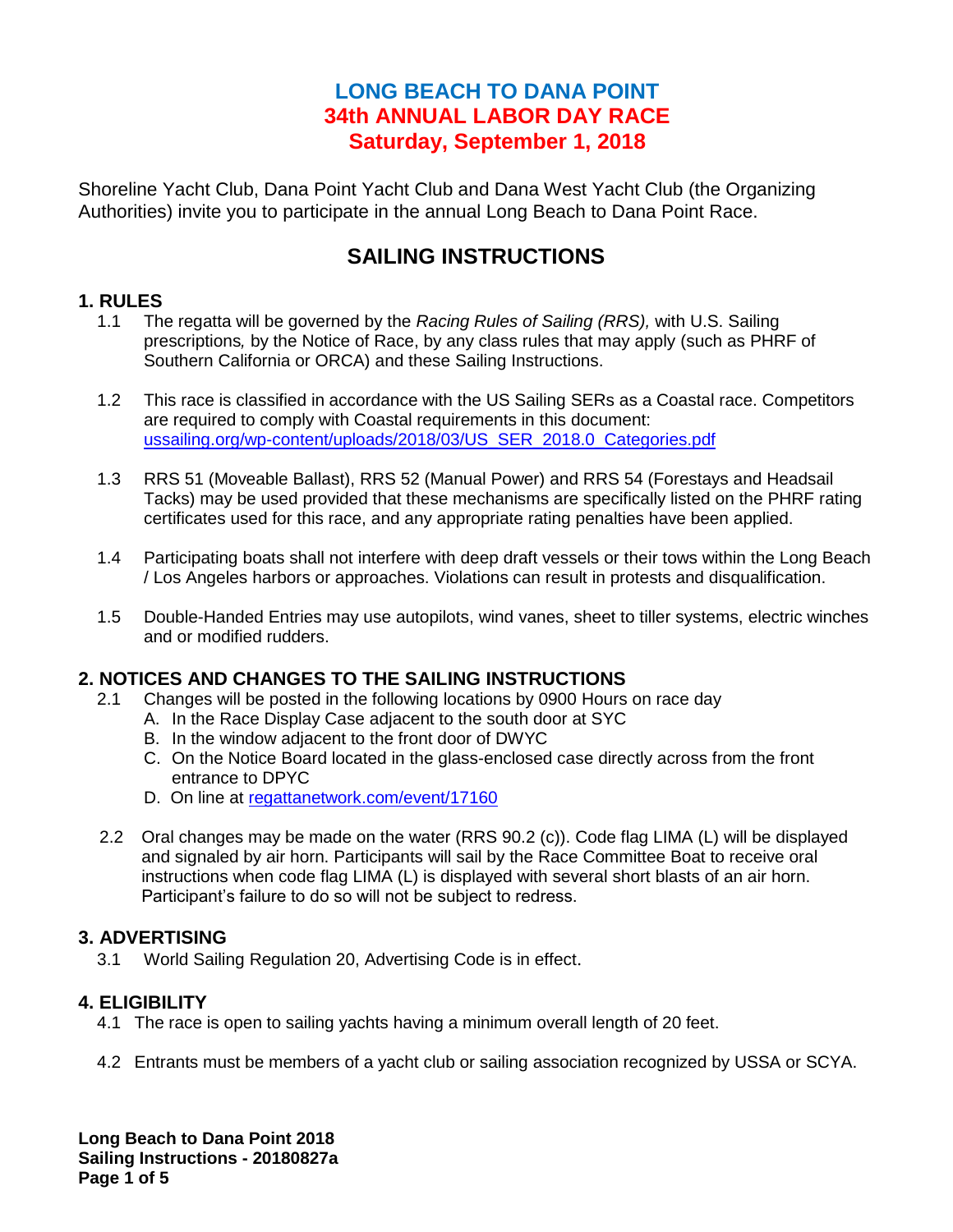- 4.3 All yachts except for those in non-Spinnaker classes must show sail numbers as stated in RRS Appendix G. Yachts racing in non-Spinnaker classes must display the number they registered with on the mainsail or on a placard affixed to their starboard bow.
- 4.4 All PHRF Class yachts shall have a current, valid PHRF certificate.

### **5. CLASSES, SAIL NUMBERS AND CLASS INDICATORS**

- 5.1 Entrants will be divided into 3 types of classes: PHRF, Non-Spinnaker, and ORCA. These may be sub-divided including scoring classes: PHRF Double-Handed class and a PHRF All-Woman Crew class and smaller PHRF start classes, depending upon the number of entries and the ranges of their ratings.
- 5.2 Class breaks will be posted at SYC, DPYC and DWYC as noted in 2.1 above and also on the internet at [regattanetwork.com/event/17160,](http://www.regattanetwork.com/event/17160) [racing.shorelineyachtclub.com,](http://racing.shorelineyachtclub.com/) [www.dpyc.org](http://www.dpyc.org/) and at [www.dwyc.org](http://www.dwyc.org/) by 21:00 the day preceding the race.
- 5.3 Non-Spinnaker boats shall be restricted in the use of headsails. Gennakers, or any sail forward of the mast but not affixed to the ship's headstay, will not be allowed. Double headsails, where both of their luffs are attached to the ship's headstay, are allowed.
- 5.4 RRS 55 is altered to permit yachts to fly only the check-in code flag prior to starting and their class numeral pennant and/or code flag as follows:

| <b>Class</b>  | <b>Pennant</b><br>or Flag |
|---------------|---------------------------|
| Non-Spin      |                           |
| <b>PHRF E</b> | $\overline{2}$            |
| PHRF D        | 3                         |
| PHRF C        | 4                         |
| <b>PHRF B</b> | 5                         |
| PHRF A        | 6                         |
| <b>ORCA</b>   |                           |

These class indicators will be International Code numeral pennants flown from the yacht's backstay or a running backstay if the yacht has no backstay.

- 5.5 Changes to this list of classes and any additional class pennants will be posted as noted in 2.1 above.
- 5.6 Double-Handed entries will start with the class assigned to them. Double-Handed entries will be scored twice: once as a PHRF class boat and also as a Double-Handed boat.
- 5.7 All-Woman Crewed entries will start with the class assigned to them. All-Woman Crew class entries will be scored twice: once as a PHRF class boat and also as an All-Woman Crewed boat.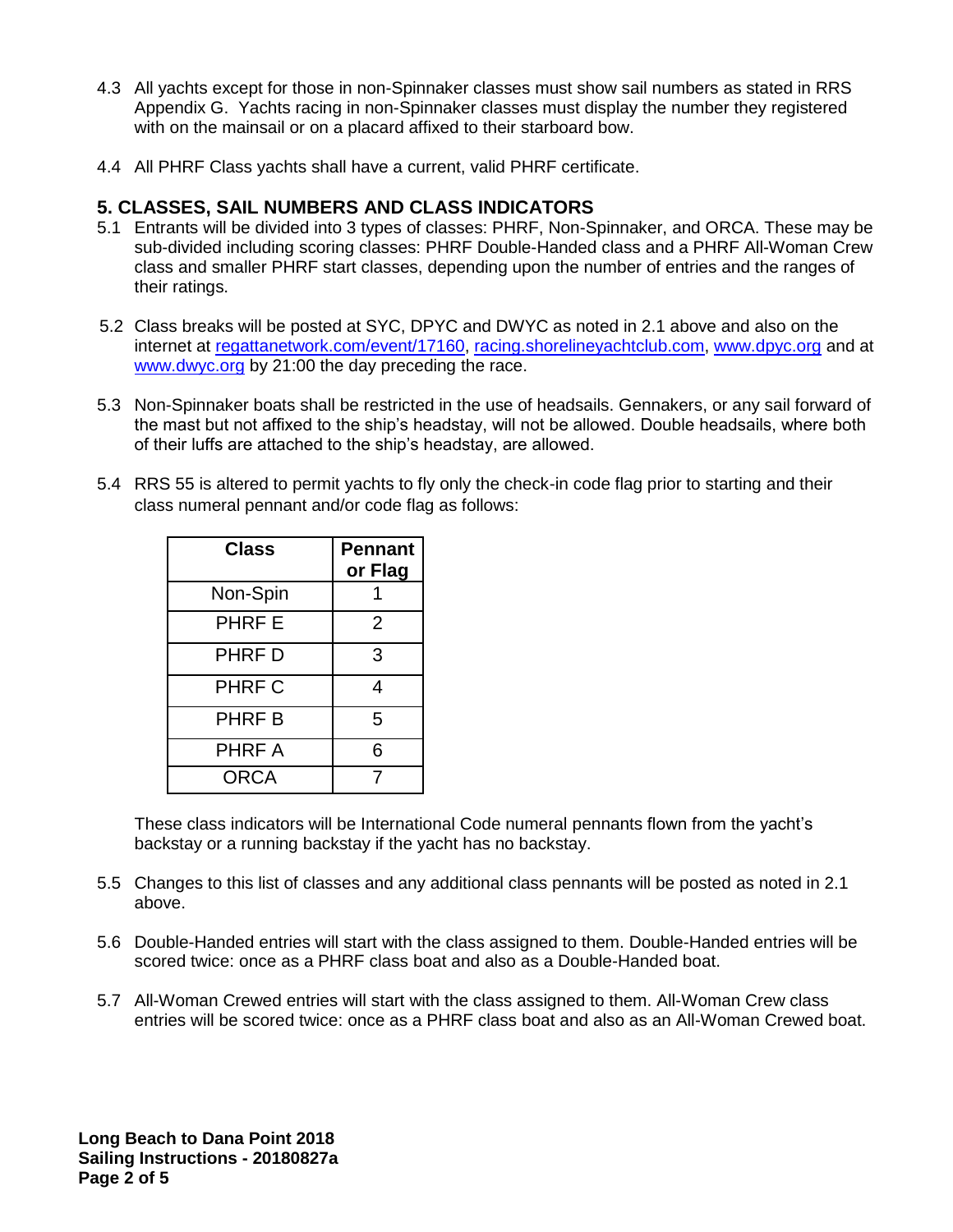## **6. CHECK-IN AND STARTING**

- 6.1 Each yacht shall pass the stern of the **Race Committee Signal Boat** on Starboard tack, and hail her sail number until they receive a confirmation hail. Alternate check-In methods, radio, email, text message, telephone, etc. are NOT allowed. Failure to hail check-in at the RC Signal Boat and receiving an acknowledgement hail shall result in a penalty of 30 minutes.
- 6.2 The starting line will be between two orange flags, each on a staff attached to an anchored buoy or a RC boat. Yachts whose Preparatory Signal has not been made shall remain clear of the immediate starting area.
- 6.3 The races will be started according to RRS 26 using a 5-minute rolling sequence. This means that one Class' Starting signal is the Warning signal for the next Class, unless a Postponement is signaled and racing resumes as per the RSS.
- 6.4 The scheduled time of the First Warning Signal is 1055 hours.

### **7. RECALLS**

- 7.1 Individual recalls will be signaled in accordance with RRS 29.1. The Race Committee will attempt to hail boats that are OCS on VHF Channel 69. However, failure to hail a boat, or the order in which they are hailed, shall not be grounds for redress or appeal. This changes RRS 62.1(a).
- 7.2 General recalls will be signaled in accordance with RRS 29.2.

## **8. SECTION LEFT INTENTIONALLY BLANK**

#### **9. COURSES**

- **9.1 For the PHRF & ORCA Fleets including Double-Handed & All-Woman Crewed Classes**
	- A. The Race Committee Signal Boat will be between oil islands Grissom and White.
	- B. Start as directed in paragraph 6.
	- C. *Leave to starboard* an orange inflatable cylinder or tetrahedron shaped Rounding Mark, approximately 1/4 mile to windward of the start line.
	- D. Sail out the Los Angeles Gate (FLG 15 at the starboard end).
	- E. *Leave to port* oil platforms Ellen and Elly as one Rounding Mark.
	- F. *Leave to port* the Dana Point red whistle buoy R2SJR (FLR 2.5 sec) as a Rounding Mark.
	- G. Finish as directed in paragraph 10.
	- H. The handicap distance for these Classes is 39 NM.

#### **9.2 For the Non-Spinnaker Class**

- A. The Race Committee Signal Boat will be between oil islands Grissom and White in Long Beach Harbor.
- B. Start as directed in paragraph 6.
- C. *Leave to starboard* an orange inflatable cylinder or tetrahedron shaped Rounding Mark, approximately 1/4 mile to windward of the start line.
- D. Sail out Long Beach Gate (AKA Queens Gate) (FL 5 sec at the starboard end).
- E. *Leave to port* the Dana Point red whistle buoy R2SJR (FLR 2.5 sec) as a Rounding Mark.
- F. Finish as directed in paragraph 10.
- G. The handicap distance for the Non-Spinnaker Class is 32 NM.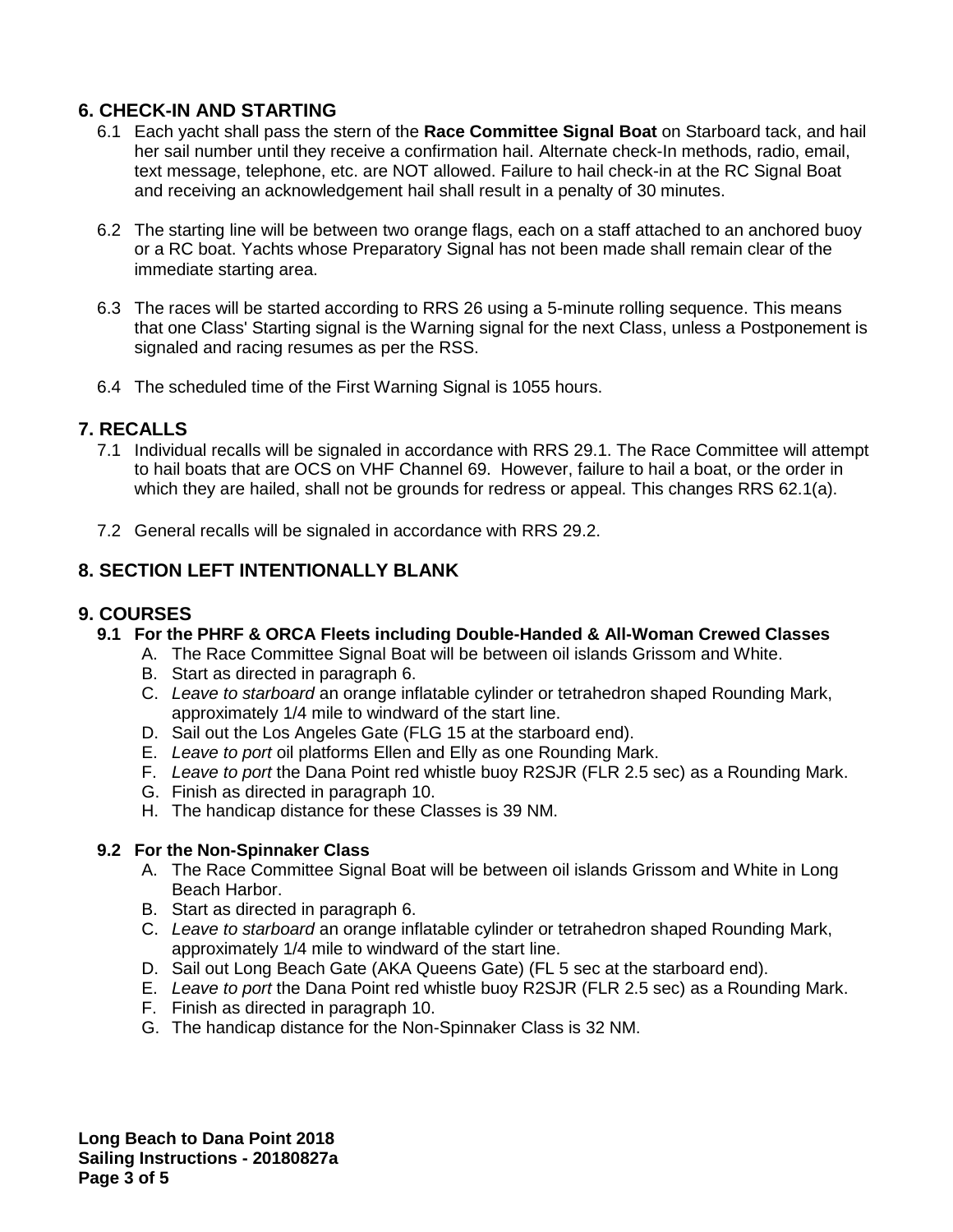## **10. THE FINISH**

- 10.1 The finish line will be between the green lighted buoy G-1 (FLG 2 sec. N 33º27'10"; W 117º41'90") adjacent to the middle of the West jetty at Dana Point and the anchored Race Committee Boat bearing approximately 180º magnetic from the buoy. DO NOT CONFUSE this buoy with the entrance light to Dana Point harbor.
- 10.2 The committee boat will be on station for finishes until 2000 hours Saturday. Yachts finishing after 2000 hours shall take their own time when their boat is full abeam to the green lighted buoy G-1 (FLG 2 sec). The competitor must report their time by phone (or voice mail) by calling 949-468-7225 OR 949-767-7995 before 0600 hours, Sunday.
- 10.3 Yachts that do not finish by 0600 hours Sunday will be scored DNF without a hearing.

### **11**. **YACHTS WITHDRAWING OR RETIRING**

11.1 A yacht that retires from the race must notify the Race Committee by hail to the Race Committee Signal Boat, or by radio on VHF 69, or by calling 949-468-7225 OR 949-767-7995.

#### **12. RADIO COMMUNICATION**

12.1 All participants shall monitor VHF channel 69 during the start sequence. The race committee may transmit radio information to participants on this channel.

#### **13. SCORING**

- 13.1 The RSS default low point scoring system will be used.
- 13.2 PHRF Base RLC ratings will be used for PHRF fleet, including the Double-Handed & All-Woman Crewed classes.
- 13.3 Time-on-Time will be used for ORCA classes.
- 13.4 PHRF OWC ratings will be used for Non-Spinnaker yachts with their Non-Spinnaker offsets added to their ratings.
- 13.5 Non-Spinnaker yachts without a current, valid PHRF rating will be assigned a rating by the Race Committee based upon a headsail of not more than 155% LP and a whisker pole of not more than 1.4 times J. Entrants may not use larger headsails or poles.
- 13.6 A yacht observed on the course side of the starting line at her start signal, that fails to return and restart shall have 60 minutes added to her elapsed time. This alters RRS A.4.2
- 13.7 A yacht that checked-in but was not observed at her start signal shall be scored DNS.